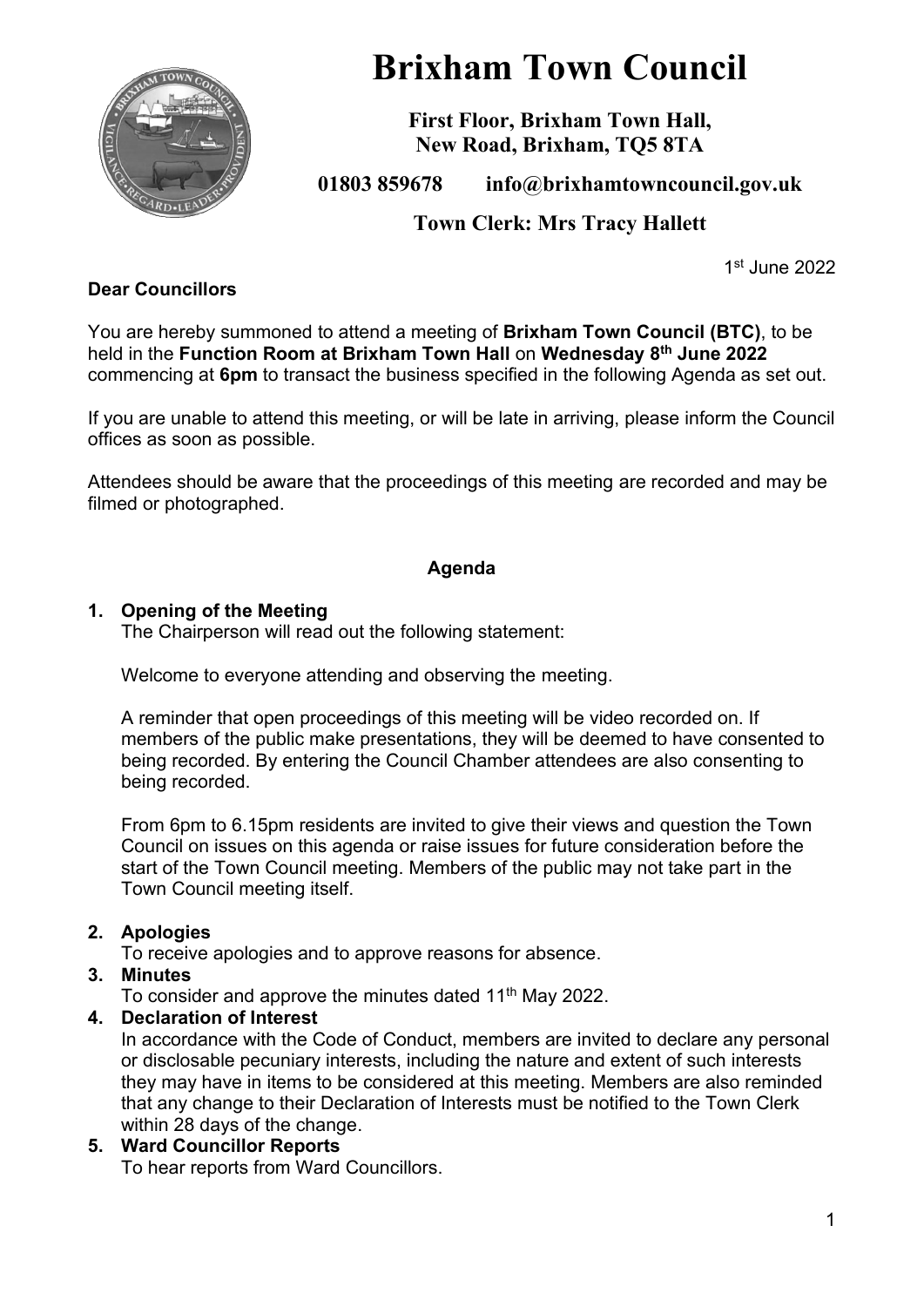## **6. Standing Orders**

To consider suspending standing orders.

## **7. Domestic Abuse Champion**

- a) To hear a presentation from Torbay's DA Champion
- b) An opportunity for Councillors to ask questions and agree a formal response

# **8. Police**

To hear a report from the Police

## **9. Standing Orders**

To consider reinstating standing orders.

- **10. Annual Governance Accounting Statements (Report 23-2022)**
	- a) To accept and sign the Annual Return for 2021/22 as follows:
		- i. Section one: Annual Governance Statement;
			- ii. Section two: Accounting Statement;
	- b) To note the dates for the Period for the Exercise of Public Rights and date the Notice is to be published on the Councils website.

# **11. Internal Auditor (Report 24-2021)**

To discuss and consider the Year End Internal Auditors Report.

**12. Community and Environment Committee Recommendations (Report 60-2021c)** To discuss and consider the installation of Water Butts to support the Middle Street floral displays.

# **13. Committee Membership**

To note a change of membership for the Planning and Regeneration Committee

# **14. Committee Reports**

To hear reports from the Chairpersons (or Vice Chairpersons in their absence) for the following Committees:

- a) Finance and General Purposes (Cllrs Blackmore / Haddock)
- b) Planning and Regeneration (Cllrs Blackmore / Roseveare)
- c) Community and Environment (Cllrs Haddock / Addison)

# **15. Clerks Report**

To hear a report from the Town Clerk.

## **16. Date of next meeting**

Date of next meeting is scheduled for 13<sup>th</sup> July at 6pm.

## **17. Items for future agenda**

Each Councillor is requested to use this opportunity to raise items for future agendas, giving details of why the Council should consider the item.